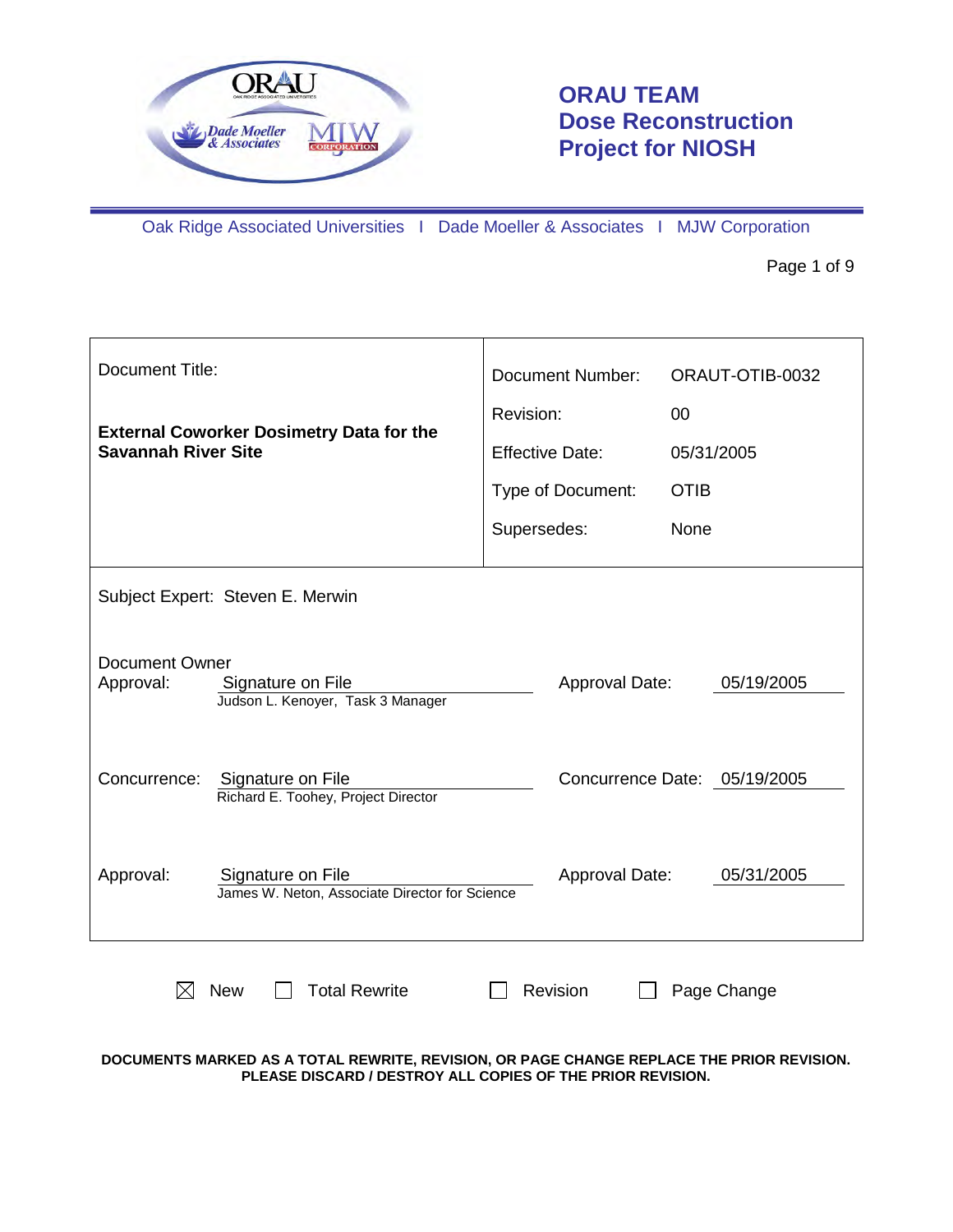| Document No. ORAUT-OTIB-0032 | 00<br>Revision No. | Effective Date: 05/31/2005 | 2 of<br>Page z |
|------------------------------|--------------------|----------------------------|----------------|

## **PUBLICATION RECORD**

| <b>EFFECTIVE</b> | <b>REVISION</b> |                                                                    |
|------------------|-----------------|--------------------------------------------------------------------|
| <b>DATE</b>      | <b>NUMBER</b>   | <b>DESCRIPTION</b>                                                 |
| 04/04/2005       | $00 - A$        | New technical information bulletin to provide information to allow |
|                  |                 | ORAU Team dose reconstructors to assign doses to Savannah River    |
|                  |                 | Site workers who have no or limited monitoring data, based on site |
|                  |                 | coworker data. Initiated by Steven E. Merwin.                      |
| 04/11/2005       | $00 - B$        | Incorporates internal review comments. Initiated by Steven E.      |
|                  |                 | Merwin.                                                            |
| 05/12/2005       | $00-C$          | Incorporates OCAS comments. Initiated by Steven E. Merwin.         |
| 05/31/2005       | 00              | First approved issue. No training required. Initiated by Steven E. |
|                  |                 | Merwin.                                                            |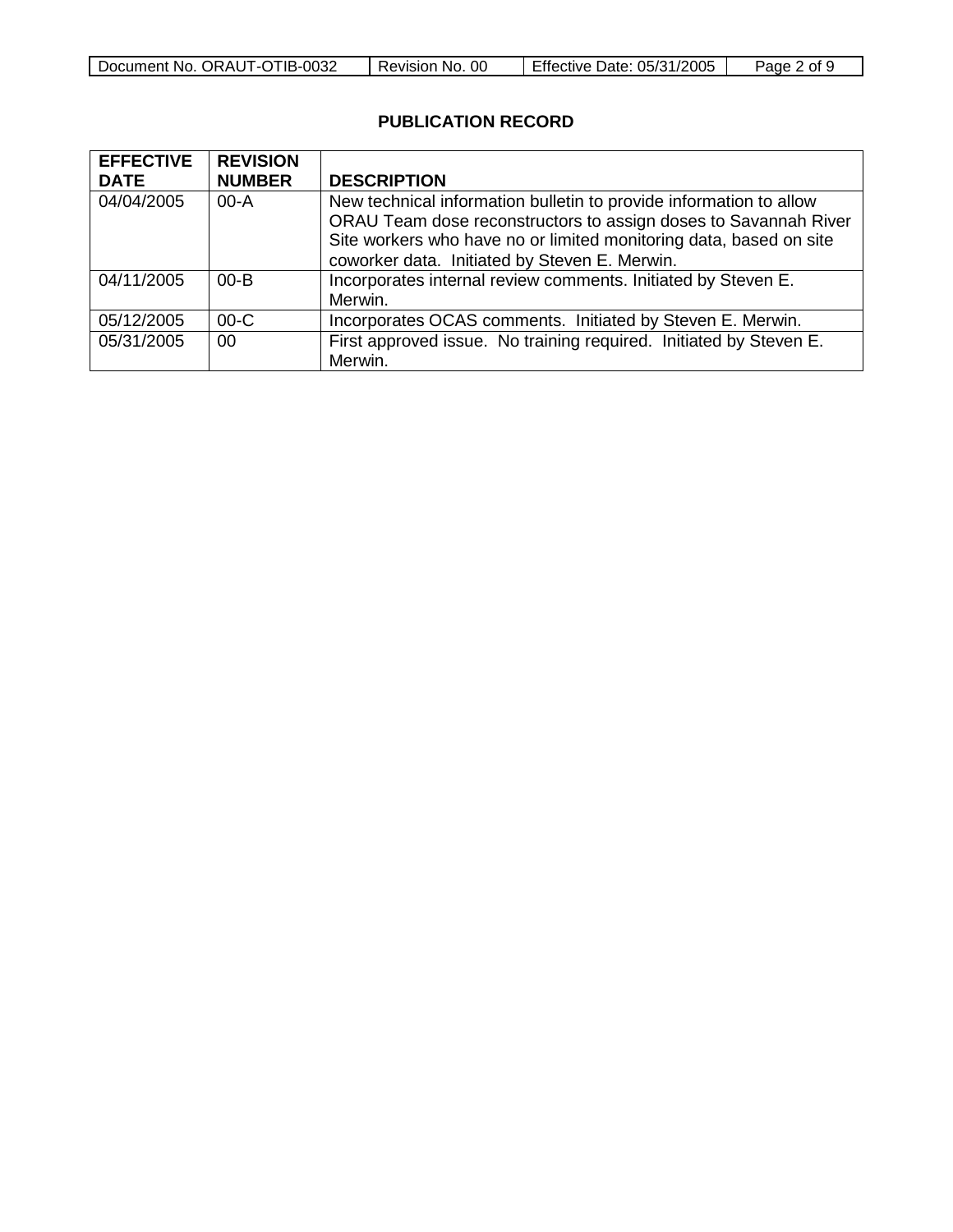| $-0032$<br>"IR-.<br>ORAUT-OT<br>Document<br>`No.<br>- I L | 00<br>No.<br>≺evision | 1/2005<br>05/31<br>Effective Date: | Ωt<br>Page |
|-----------------------------------------------------------|-----------------------|------------------------------------|------------|

## **TABLE OF CONTENTS**

| Section | Page |
|---------|------|
|         |      |
|         |      |
|         |      |
|         |      |
|         |      |
|         |      |
|         |      |
|         |      |

## **LIST OF TABLES**

| Table |                                                                   | <u>Page</u> |
|-------|-------------------------------------------------------------------|-------------|
|       |                                                                   |             |
| 2     | Annual SRS external coworker doses modified to account for missed |             |
|       |                                                                   |             |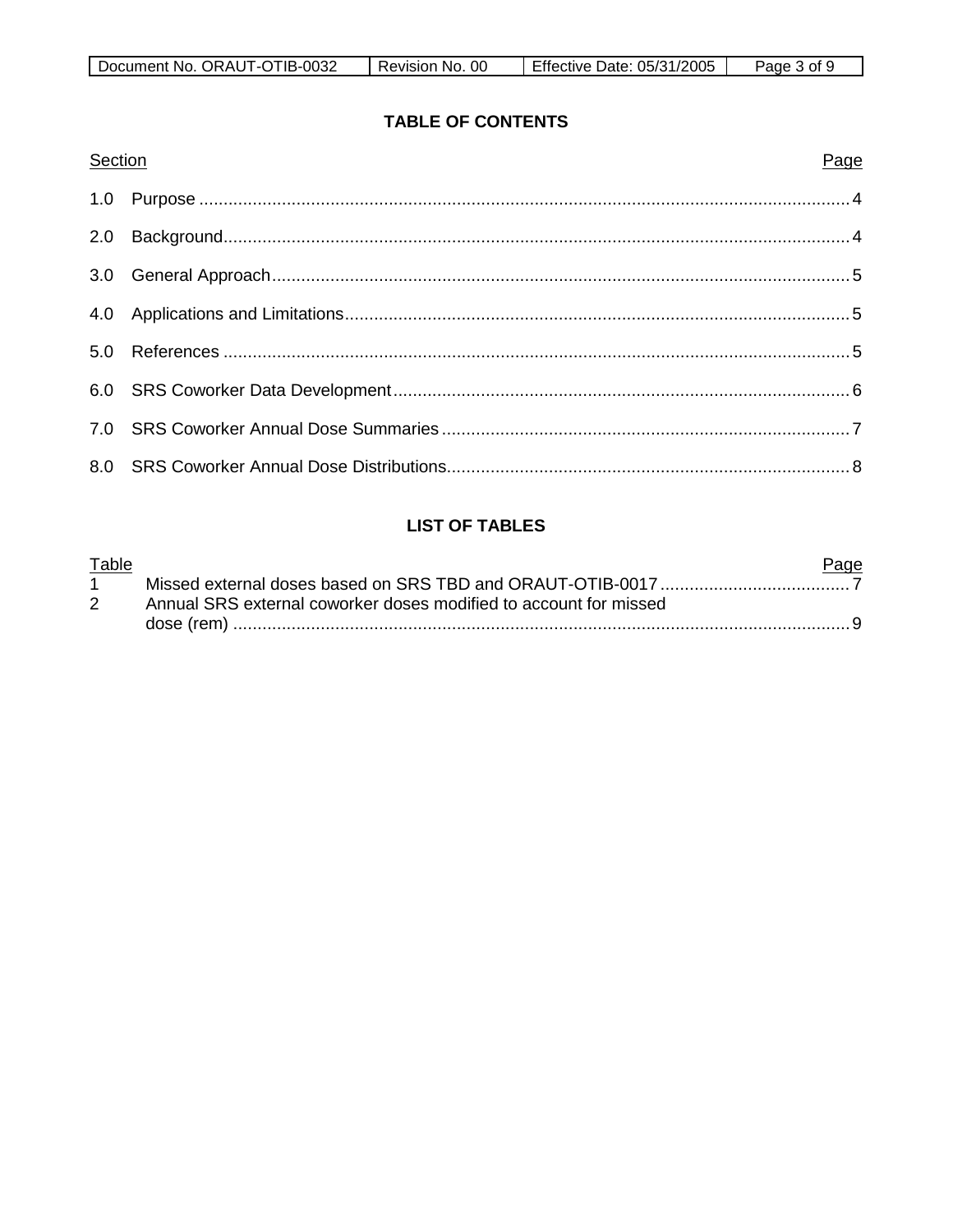|  | Document No. ORAUT-OTIB-0032 | Revision No. 00 | Effective Date: 05/31/2005 | Page 4 of 9 |
|--|------------------------------|-----------------|----------------------------|-------------|
|--|------------------------------|-----------------|----------------------------|-------------|

### **1.0 PURPOSE**

Technical Information Bulletins (TIBs) are general working documents that provide guidance concerning the preparation of dose reconstructions at particular sites or categories of sites. They will be revised in the event additional relevant information is obtained. TIBs may be used to assist the National Institute for Occupational Safety and Health in the completion of individual dose reconstructions.

In this document the word "facility" is used as a general term for an area, building, or group of buildings that served a specific purpose at a site. It does not necessarily connote an "atomic weapons employer facility" or a "Department of Energy facility" as defined in the Energy Employees Occupational Illness Compensation Program Act of 2000 (42 U.S.C. § 7384l(5) and (12)).

The purpose of this TIB is to provide information to allow ORAU Team dose reconstructors to assign doses to Savannah River Site (SRS) workers who have no or limited monitoring data, based on site coworker data. The data in this TIB are to be used in conjunction with ORAUT-OTIB-0020, "Use of Coworker Dosimetry Data for External Dose Assignment."<sup>1</sup>

### **2.0 BACKGROUND**

The ORAU Team is conducting a series of coworker data studies to permit dose reconstructors to complete certain cases for which external and/or internal monitoring data are unavailable or incomplete. Cases not having complete monitoring data may fall into one of several categories, including:

- The worker was unmonitored and, even by today's standards, did not need to be monitored (e.g., a non-radiological worker).
- The worker was unmonitored, but by today's standards would have been monitored.
- The worker may have been monitored but the data are not available to the dose reconstructor.
- Partial information is available, but it is insufficient to facilitate a dose reconstruction.

As described in ORAUT-OTIB-0020,<sup>1</sup> some cases not having complete monitoring data can be processed based on assumptions and methodologies that do not involve coworker data. For example, many cases falling in the first category above can be processed by assigning ambient external and internal doses based on information in the relevant site Technical Basis Documents (TBDs).

As described in the SRS TBD,<sup>2</sup> operations at the site began in 1952, and the site initially used dosimeter and processing technical support provided by the Oak Ridge National Laboratory (ORNL). SRS routine practices appear to have required assigning dosimeters to all workers who entered a controlled radiation area. There does not appear to be any significant administrative practice that would jeopardize the integrity of the recorded dose of record; however, the "adjustment to reported dose" recommended by the TBD (e.g., 1.119 for the reported deep photon dose prior to 1986) is appropriate for the coworker doses established in this TIB, since the doses are based on the SRS dosimetry data.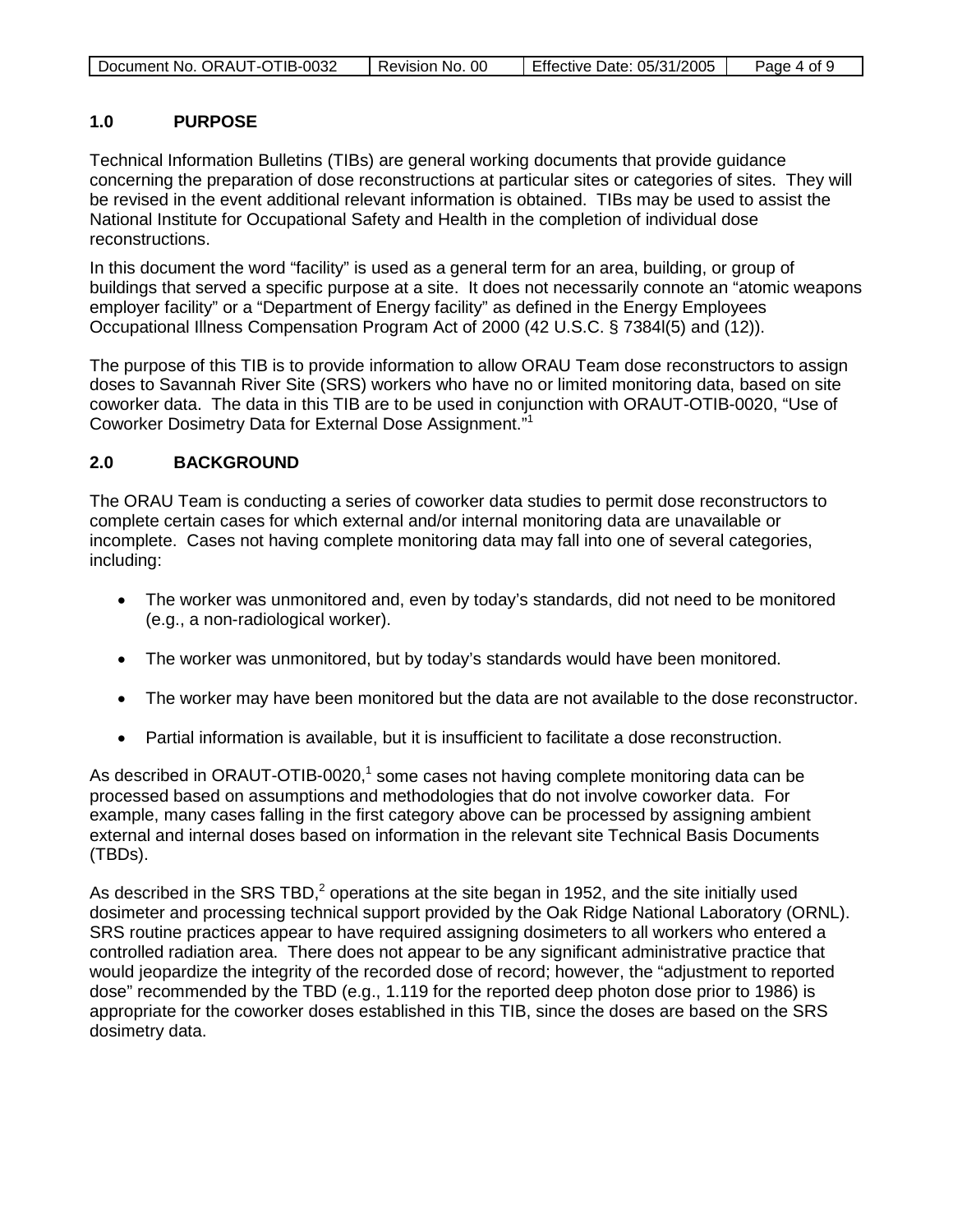| Document No. ORAUT-OTIB-0032 | Revision No. 00 | Effective Date: 05/31/2005 | Page 5 of 9 |
|------------------------------|-----------------|----------------------------|-------------|
|                              |                 |                            |             |

#### **3.0 GENERAL APPROACH**

As described in ORAUT-OTIB-0020, $1$  the general approach to developing coworker data for cases without external monitoring data involves two phases. The first (Phase I) permits cases to be processed when a "best and final" estimate of dose is not required for claim determination. The second (Phase II) facilitates the assignment of "best and final estimates" of dose, when necessary. This initial revision of this TIB provides coworker external dosimetry summary statistics applicable to Phase I dose reconstructions; coworker dose distributions applicable to Phase II dose reconstructions will be made available in a subsequent revision.

## **4.0 APPLICATIONS AND LIMITATIONS**

- 1. Revision 00 of this document provides SRS coworker data and information that may be used only for clearly non-compensable cases for which a higher external dose can be assigned than was likely to have actually been received, or for compensable cases on a limited basis (see Section 7.0). Revision 01 of this document will provide dose distributions and additional information based on the data presented herein to permit the processing of cases requiring a best estimate analysis.
- 2. Some SRS workers may have worked at one or more other major sites within the DOE complex during their employment history. Thus, the data presented herein must be used with caution to ensure that for clearly non-compensable cases, unmonitored external doses from multiple site employment have been overestimated. This will typically require the availability of External Coworker Dosimetry Data TIBs for all relevant sites.
- 3. Summary statistics based on SRS dosimetry data presented in this TIB do not extend beyond 1999 because at the time this TIB was drafted, sufficient data beyond that year were not available. However, the absence of these data (and the subsequent development of dose distributions) should not interfere with the processing of most SRS cases having a lack of external dosimetry data, since well before 1999 the monitoring and reporting practices at the site ensured that essentially all workers with a potential for external radiation exposure were monitored and the results are readily accessible. Should the need arise and sufficient data become available, coworker dosimetry data beyond the year 1999 will be presented in a subsequent revision to this TIB.
- 4. The data presented in this TIB address penetrating radiation from gamma radiation and nonpenetrating radiation from beta or low-energy photon radiation. Neutron data are not presented. The site TBD<sup>2</sup> should be used as the basis for assigning neutron doses, when relevant, in addition to the photon and/or beta doses assigned in accordance with this TIB.
- 5. Prior to 1980, external on-site ambient doses should be included in addition to the coworker doses assigned in accordance with this TIB because prior to that year it is possible that such doses would not have been included in the dosimetry results reported by the site.<sup>5</sup>

## **5.0 REFERENCES**

- 1. ORAU Team, ORAUT-OTIB-0020, Use of Coworker Dosimetry Data for External Dose Assignment, Rev 00, December 29, 2004.
- 2. ORAU Team, ORAUT-TKBS-0003, Technical Basis Document for the Savannah River Site to be Used for EEOICPA Dose Reconstructions, Rev 02, October 29, 2004.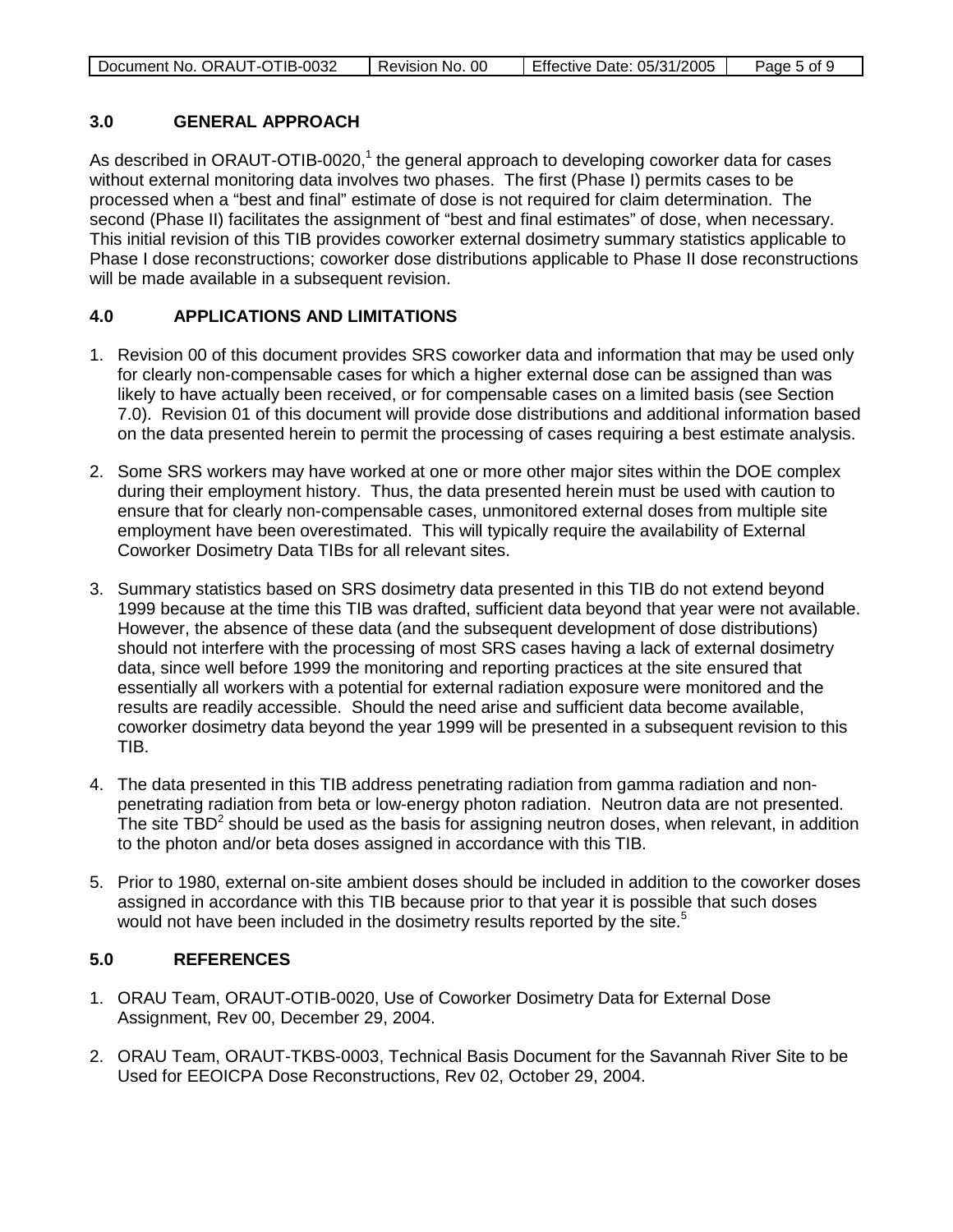| Document No. ORAUT-OTIB-0032 | Revision No. 00 | Effective Date: 05/31/2005 | Page 6 of 9 |
|------------------------------|-----------------|----------------------------|-------------|

- 3. NIOSH (National Institute for Occupational Safety and Health), External Dose Reconstruction Implementation Guideline, Rev. 0, OCAS-IG-001, Office of Compensation Analysis and Support, Cincinnati, Ohio, 2002.
- 4. ORAU Team, ORAUT-OTIB-0017, Interpretation of Dosimetry Data for Assignment of Shallow Dose, Rev 00, January 19, 2005.
- 5. ORAU Team, ORAUT-OTIB-0007, Technical Information Bulletin: Occupational Dose from Elevated Ambient Levels of External Radiation, Rev 00, November 12, 2003.

#### **6.0 SRS COWORKER DATA DEVELOPMENT**

Dosimetry data for monitored SRS workers available from the HPAREH database were evaluated. In all cases, the reported data corresponded to annual deep doses (i.e., penetrating gamma radiation) and annual shallow doses (i.e., penetrating plus non-penetrating radiation).

The annual data reported in HPAREH were prorated to account for partial years of employment based on an analysis of the length of monitored employment associated with the data (see Section 7.0 for further discussion). The data were prorated so that coworker doses representing a full year of monitored employment could be derived; this permits the dose reconstructor to assign appropriate doses based on specific employment dates and job descriptions.

The validity of the data selected for coworker dose development was confirmed by selecting a sampling of HPAREH summary data submitted by the site as part of the EEOICPA Subtitle B program and comparing it to the data described above. A review of data for two claimants with complex and extensive dosimetry records covering the years 1953 through 1999 indicated good agreement between the two data sets. Importantly, when the data did not match exactly, there was no apparent bias toward an under or overestimation of dose for either data set, suggesting that relying on the HPAREH annual data for coworker dose reconstruction would not result in a negative bias against the claimants.

#### **Adjustment for Missed Dose**

According to the External Dose Reconstruction Implementation Guideline,<sup>3</sup> missed doses are to be assigned for null dosimeter readings to account for the possibility that doses were received but not recorded by the dosimeter or reported by the site. Annual missed doses are calculated by multiplying the number of null badge readings by the reported dosimeter limit of detection (LOD) and summing the results. These values are used as the 95th percentile of a lognormal distribution for the purpose of calculating probability of causation which is determined by the Department of Labor; thus, in IREP the calculated missed doses are multiplied by 0.5 and entered in Parameter 1, and a value of 1.52 is entered in Parameter 2, to represent the geometric mean and geometric standard deviation, respectively.

The assignment of missed doses for monitored workers is particularly significant for SRS claimants prior to October 1957 when workers were monitored weekly. Table 1 lists the maximum annual missed dose by era and type of radiation (penetrating gamma and non-penetrating) based on information presented in the site TBD<sup>2</sup> and ORAUT-OTIB-0017.<sup>4</sup>

#### **Special Considerations**

Certain aspects of the external dosimetry practices at the SRS documented in the  $TBD<sup>2</sup>$  were considered in the analysis of the site data. These include: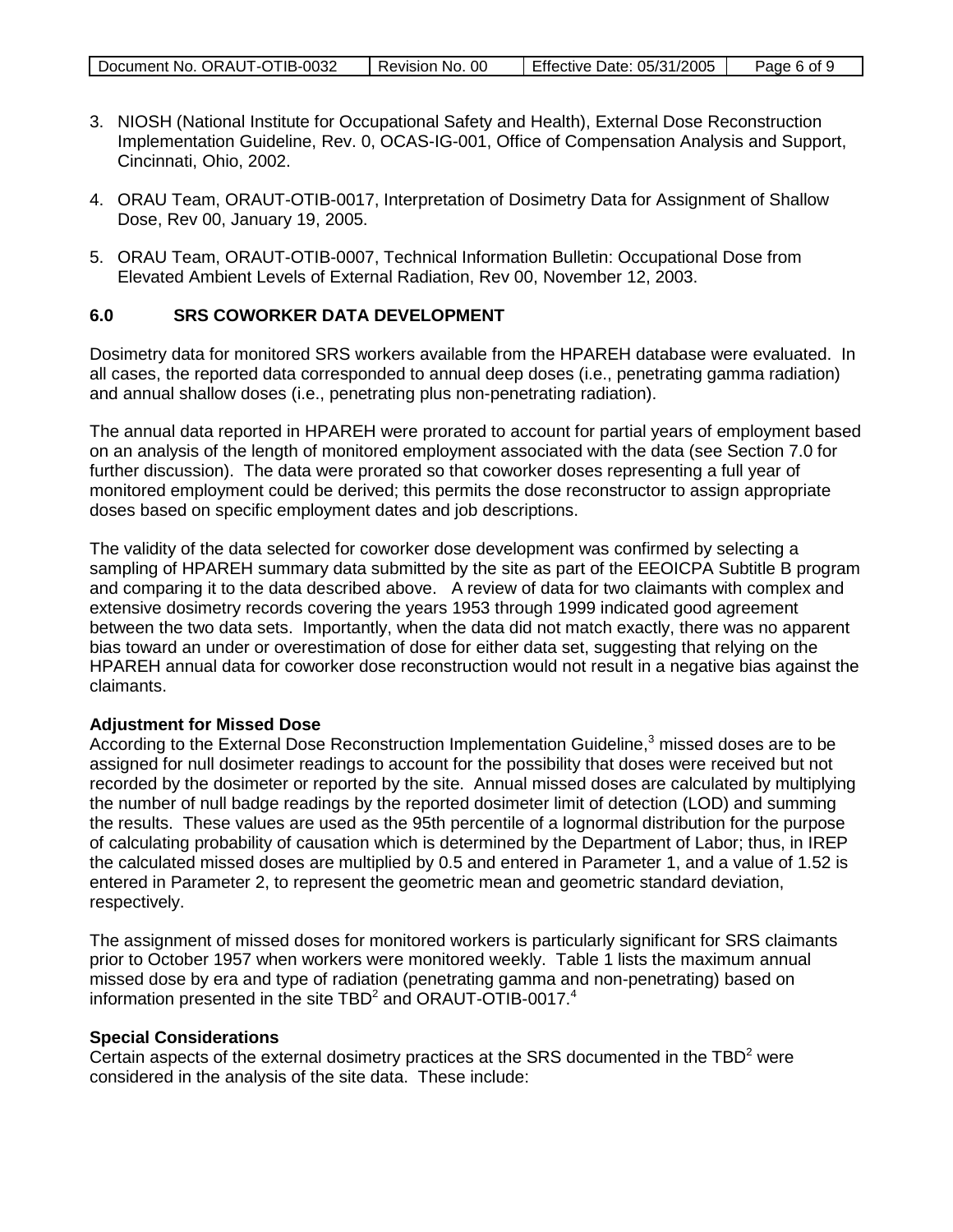| Document No. ORAUT-OTIB-0032 | Revision No. 00 | Effective Date: 05/31/2005 | Page 7 of 9 |
|------------------------------|-----------------|----------------------------|-------------|
|                              |                 |                            |             |

|               | Penetrating | Non-penetrating | <b>Exchange</b> | Maximum annual missed dose (rem) |                 |
|---------------|-------------|-----------------|-----------------|----------------------------------|-----------------|
| <b>Period</b> | LOD (rem)   | LOD (rem)       | frequency       | <b>Penetrating</b>               | Non-penetrating |
| 1951-9/1957   | 0.04        | 0.05            | Weekly          | 2.080                            | 2.600           |
| 10/1957-1964  | 0.04        | 0.05            | <b>Biweekly</b> | 1.040                            | 1.300           |
| 1965          | 0.04        | 0.05            | 4-week          | 0.520                            | 0.200           |
| 1966-1970     | 0.04        | 0.05            | Monthly         | 0.480                            | 0.600           |
| 1971-1983     | 0.015       | 0.025           | Monthly         | 0.180                            | 0.300           |
| 1984–Present  | 0.005       | 0.020           | Monthly         | 0.060                            | 0.240           |

#### Table 1. Missed external doses based on SRS TBD and ORAUT-OTIB-0017.

- Although the majority of the annual doses reported were positive, many of the underlying individual badge readings were zero, and thus the reported annual doses tend to underestimate the actual doses received because of missed doses below the dosimeter LODs (see Table 1 above).
- In some cases, values less than the dosimeter LODs were reported by the site. For example, values as low as a few millirem (mrem) were reported even though the penetrating LOD was as high as 40 mrem (depending on the era).
- As discussed previously, the data available to analyze coworker doses represent annual dose summaries for individual workers. Because these data include partial work years, the average annual doses reported tend to underestimate the average annual doses received by employees who worked an entire year.

As described in Section 7.0 below, a claimant-favorable approach was adopted in the development of coworker dose summaries, and this approach should account for any underestimate of doses to radiological workers at the SRS based on the above considerations.

### **7.0 SRS COWORKER ANNUAL DOSE SUMMARIES**

Based on the information and approaches described above, SRS coworker annual external dosimetry summaries were developed for use in the evaluation of external dose for certain claimants potentially exposed to workplace radiation, but with no or limited monitoring data provided by DOE. These summaries were developed using the following steps:

- 1. As described in Section 6.0 above, the reported deep and shallow doses, which represented annual summary data, were modified to account for partial years of employment. This adjustment was made by analyzing the NOCTS employment data for SRS workers and adjusting the reported doses upward by an appropriate multiplier corresponding to the average fraction of a year an employee worked at the site. For example, if in a particular calendar year the average employment period for all SRS employees in NOCTS was 11 months, the reported annual doses were multiplied by 12/11, or 1.09. This permits the dose reconstructor to assign an appropriate prorated dose to account for partial years of employment or potential exposure.
- 2. The 50th, 95th, and 99th percentile annual penetrating and shallow doses were derived for two scenarios: excluding and including reported zeroes.
- 3. For each year and percentile evaluated, the higher of the following two values was selected: 1) the percentile dose with zero results included plus one-half of the maximum annual missed dose as listed in Table 1, and 2) the percentile dose with zero results excluded.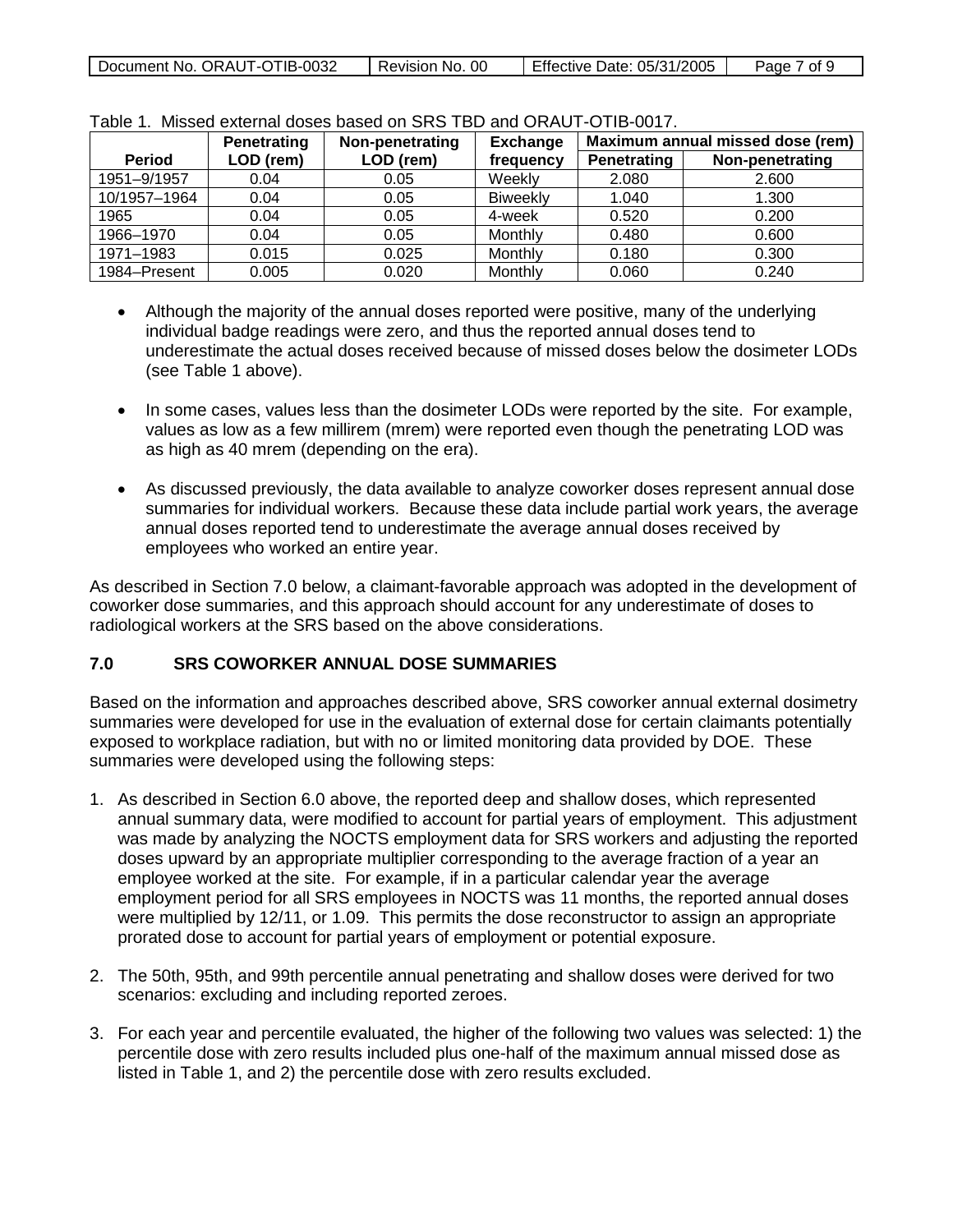| Document No. ORAUT-OTIB-0032 | Revision No. 00 | Effective Date: 05/31/2005 | Page 8 of 9 |
|------------------------------|-----------------|----------------------------|-------------|

- 4. Because the reported shallow doses include both penetrating and non-penetrating radiation, the percentile doses pertaining to penetrating radiation were subtracted from the percentile doses pertaining to the reported shallow doses to derive percentile doses pertaining to non-penetrating radiation.
- 5. The results are presented in Table 2 below. These percentile doses should be used for selected SRS workers with no or limited monitoring data, using the methodologies outlined in Section 7.0 of ORAUT-OTIB-0020.<sup>1</sup> Because the values include a claimant-favorable adjustment for potential missed dose, they should not be applied for cases with estimated POCs >50% without first subtracting missed dose based on the information in Table 1 and Step 3 above. Should these data prove insufficient for the completion of dose reconstructions, "best estimate" coworker dose distributions should be used as documented in Section 8.0 below and in accordance with Section 8.0 of ORAUT-OTIB-0020. $1$

Doses to organs impacted only by penetrating radiation (e.g., organs other than the skin, breast, and testes) are calculated based only on the "Gamma" columns in Table 2 combined with the appropriate organ dose conversion factors (DCFs).<sup>3</sup> Doses to the skin, breast, and testes (and any other cancer location potentially impacted by non-penetrating radiation) are determined based on both the "Gamma" and "Non-penetrating" columns; gamma doses are assigned as photons with an energy range consistent with information in the external dosimetry TBD for the SRS, $^2$  and non-penetrating doses are assigned as electrons >15 keV with corrections applied to account for clothing attenuation or other applicable considerations (or as <30 keV photons, if appropriate).<sup>4</sup>

## **8.0 SRS COWORKER ANNUAL DOSE DISTRIBUTIONS**

**Reserved**